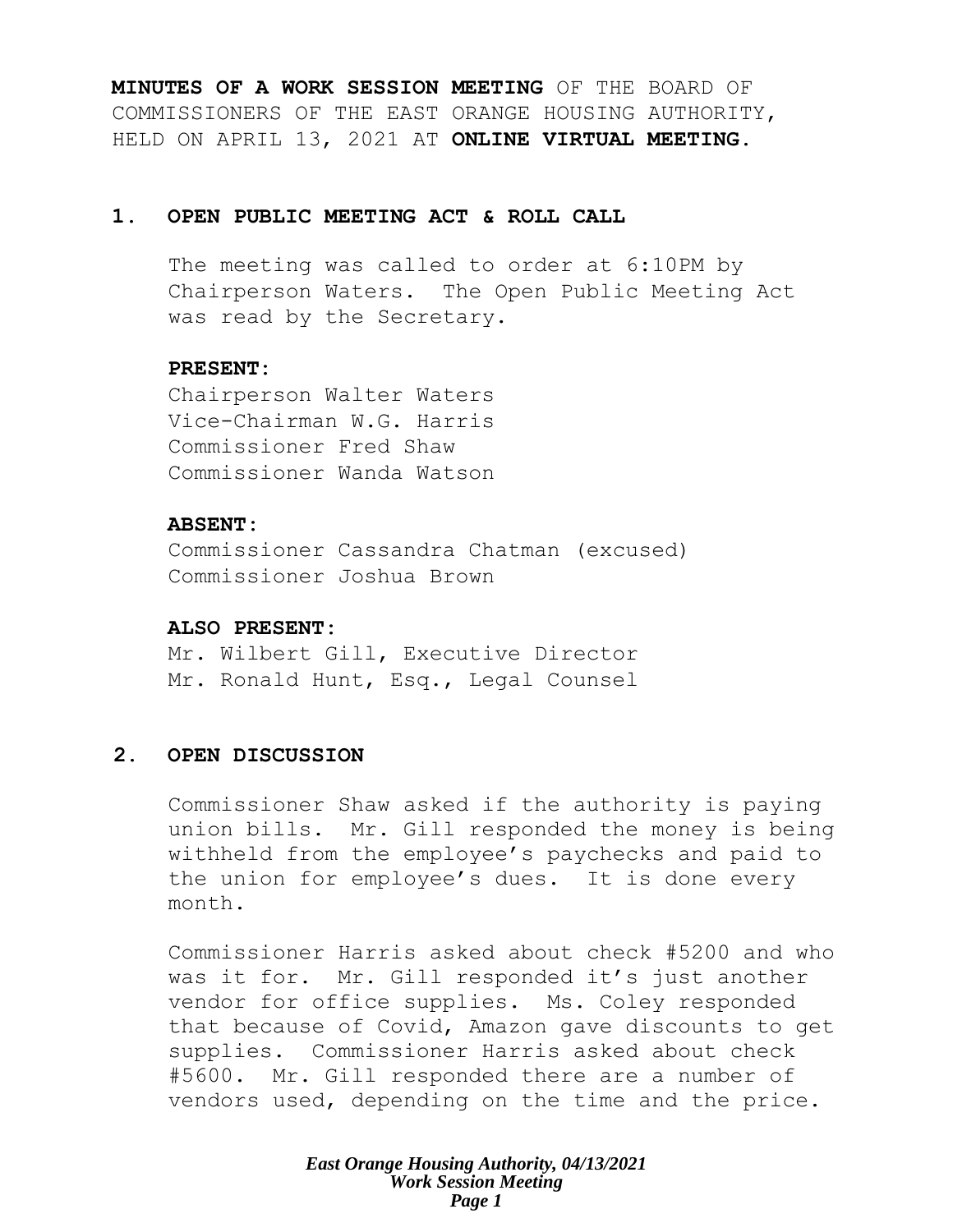Commissioner Harris asked about "Finance USA" for \$2,000. Mr. Gill responded it is for a postage machine for Section 8.

Commissioner Harris asked about check #1825, "payroll reimbursement." Mr. Gill responded it is for reimbursement of the Housing Authority for payroll.

Commissioner Harris what period were HHR bills for, check #10965. Mr. Gill responded January thru February.

## **3. ADJOURNMENT**

Work Session adjourned at 6:24 PM.

*East Orange Housing Authority, 04/13/2021 Work Session Meeting Page 2*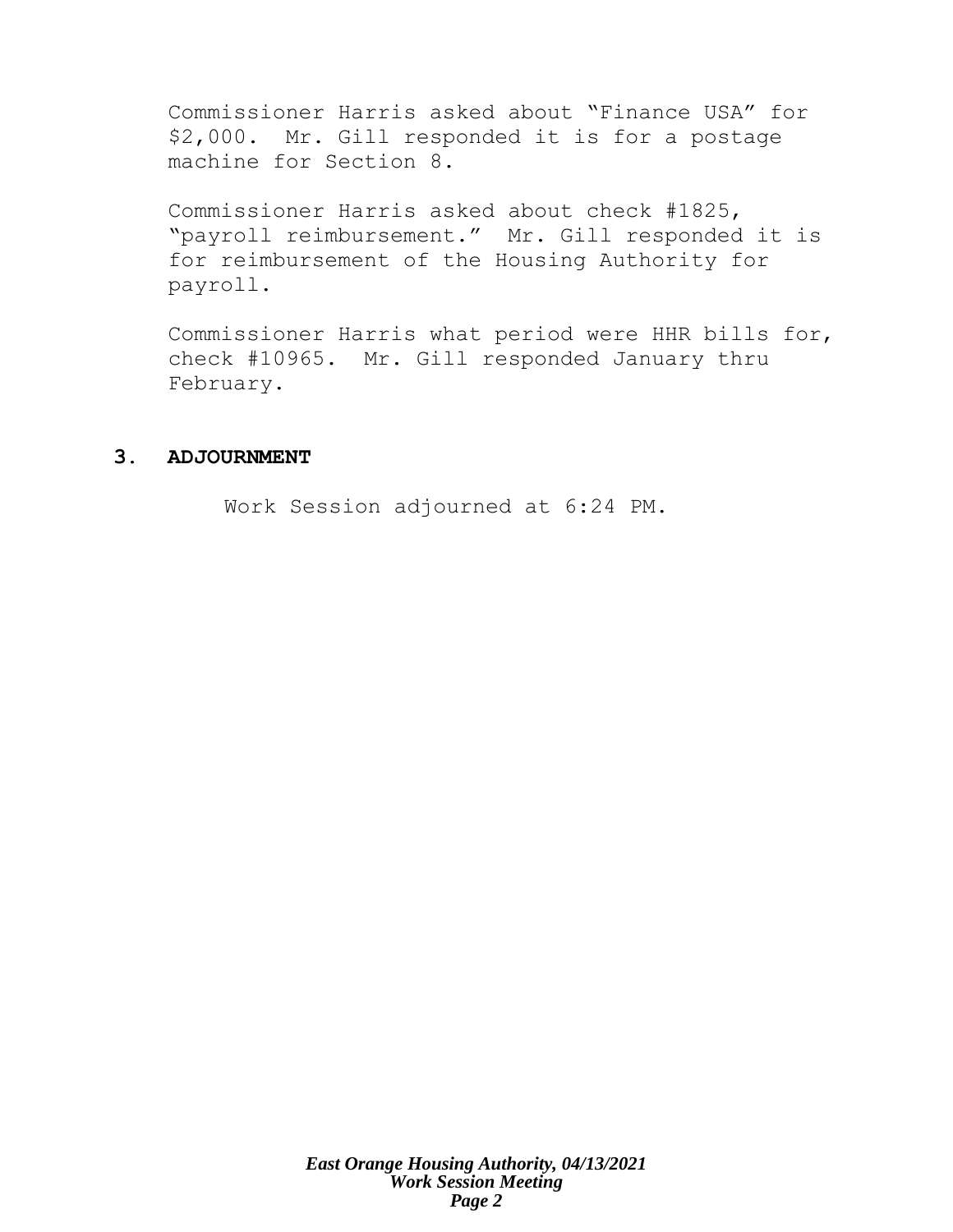**REGULAR MEETING** OF THE BOARD OF COMMISSIONERS OF THE EAST ORANGE HOUSING AUTHORITY, HELD ON APRIL 13, 2021 VIA CONFERENCE CALL.

The Board of Commissioners of the Housing Authority of the City of East Orange met in a Regular Meeting, via conference call, on the 13th day of April 13, 2021. Chairperson Walter Waters called the meeting to order at 7:06 PM.

This meeting is called to order and is being conducted in conformity with the Open Public Meeting Act. Notice of this meeting was e-mailed to Worrell Community Newspapers (East Orange Record) and NJ Advance Media (Star-Ledger) on Thursday, December 3, 2020. This notice was e-mailed to the City Clerk of East Orange on Thursday, December 3, 2020. This notice was posted at the administrative office and the Authority's two public housing developments and the EOHA website on Tuesday, December 8, 2020. Due to the Covid-19 pandemic, 2021 annual/regular meetings will be held virtually by dial-in number: 1-201-479-3015, Conference ID: 11875113#. Any changes will be posted on EOHA's website: EOHA.org at least 48 hours prior to the meeting date. The meeting will begin promptly at 7:00 p.m.

#### **PRESENT:**

Chairperson Walter Waters Vice-Chairman W.G. Harris Commissioner Wanda Watson Commissioner Fred Shaw Commissioner Joshua Brown (arrived 7:25pm)

#### **ABSENT:**

Commissioner Cassandra Chatman (excused)

#### **ALSO PRESENT:**

Mr. Wilbert Gill, Executive Director Ms. Elena Coley, Director of Operations Mr. Phil Britton, Development Project Manager Ms. Kassema Jones, Project Manager Ms. Denise Milton, HCVP Manager Mr. Ronald Hunt, Esq., Legal Counsel Mr. Emeka Madubuogo, Esq., Legal Counsel

> *East Orange Housing Authority, 04/13/21 Regular Meeting, Open Session Page 1*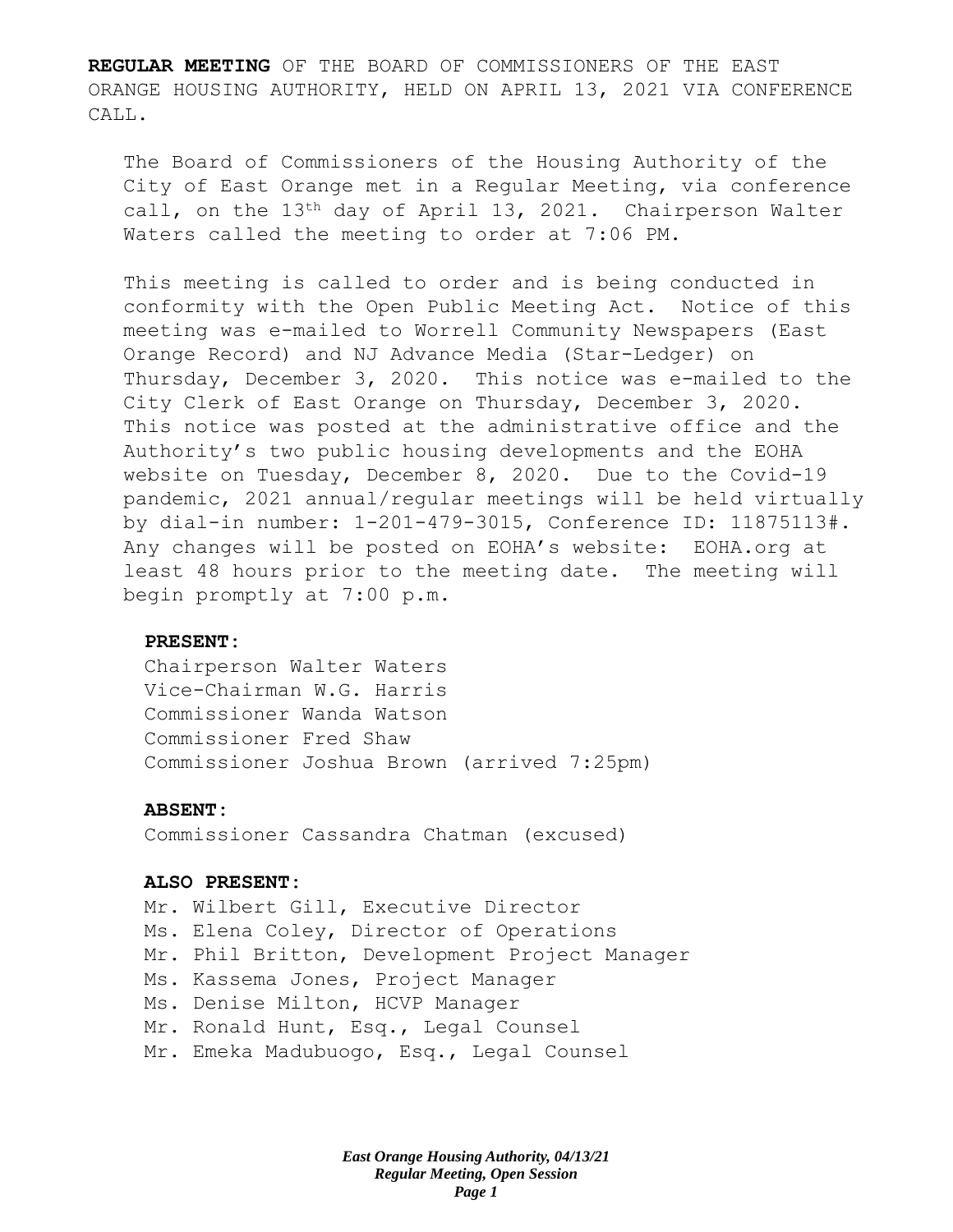#### **PUBLIC NOTICE OF REGULAR MEETING**

# **TO: BOARD OF COMMISSIONERS OF THE HOUSING AUTHORITY OF THE CITY OF EAST ORANGE, CITY CLERK OF EAST ORANGE, EAST ORANGE RECORD AND NEWARK STAR LEDGER**

Notice is hereby given pursuant to the Open Public Meetings Act, that a Regular Meeting of the Board of Commissioners of the Housing Authority of the City of East Orange, will be held on April 13, 2021, via conference call, for the purpose of acting upon:

# **2021-11 RESOLUTION AUTHORIZING OR RATIFYING PAYMENT OF THE BILL LIST FOR THE MONTH OF MARCH 2021**

And for the purpose of transacting any other business related hereto or which may properly come before each meeting.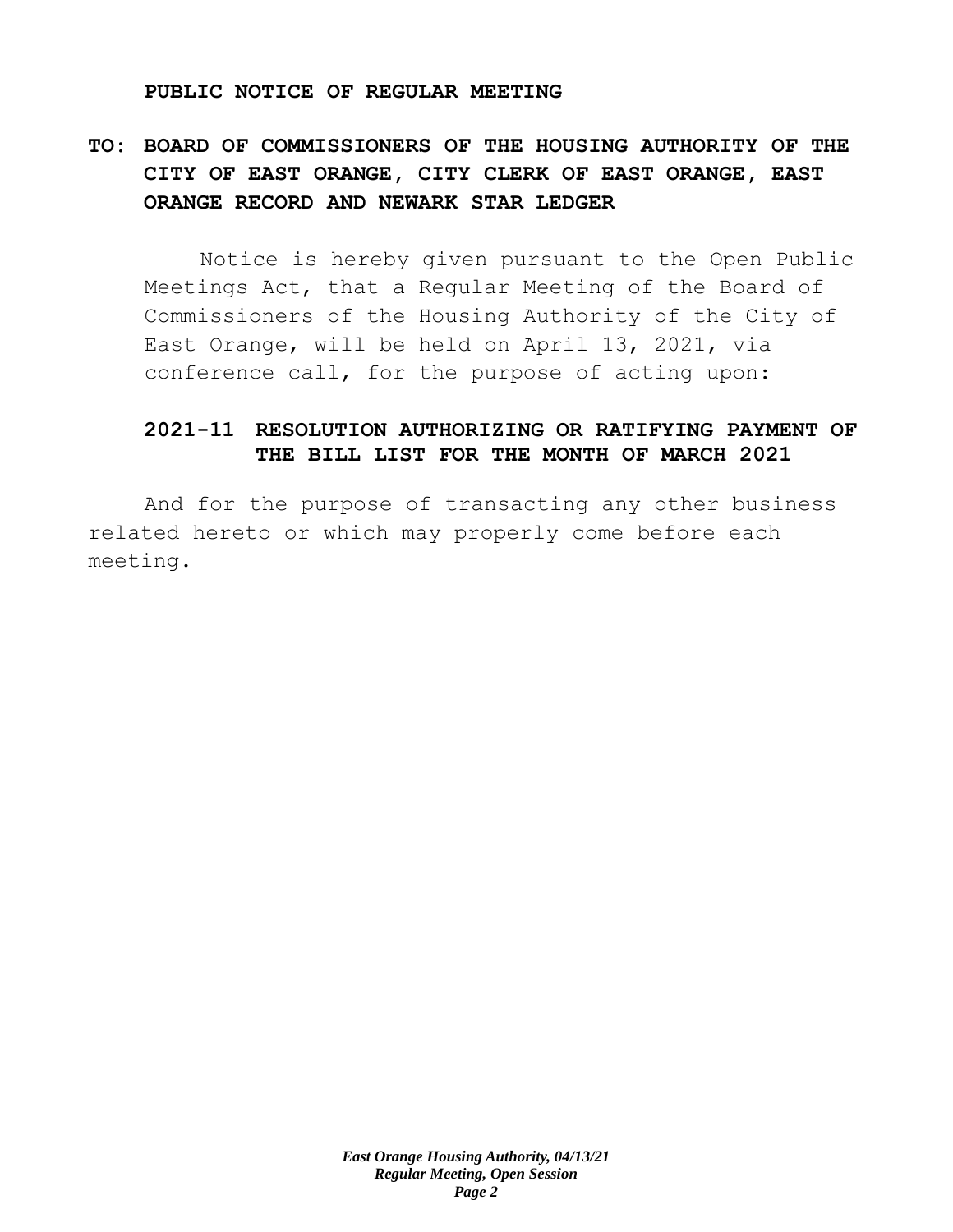#### 1. **OPEN PUBLIC MEETING ACT and ROLL CALL**

#### **PRESENT:**

Chairperson Walter Waters Vice-Chairman W.G. Harris Commissioner Wanda Watson Commissioner Fred Shaw Commissioner Joshua Brown (arrived 7:25pm)

#### **ABSENT:**

Commissioner Cassandra Chatman (excused)

#### **ALSO PRESENT:**

Mr. Wilbert Gill, Executive Director Ms. Elena Coley, Director of Operations Mr. Phil Britton, Development Project Manager Ms. Kassema Jones, Project Manager Mr. Ronald Hunt, Esq., Legal Counsel Mr. Emeka Madubuogo, Esq., Legal Counsel

#### **2. MINUTES**

**MOTION:** Commissioner Harris moved to approve the minutes of the previous meeting in March 2021. Commissioner Watson seconded. There were no questions.

ROLL CALL:

Ayes: Watson, Shaw, Harris, Waters. Nays: None. Abstentions: None.

The Resolution was approved 4-0-0.

# **3. APPROVAL OF THE BILLS**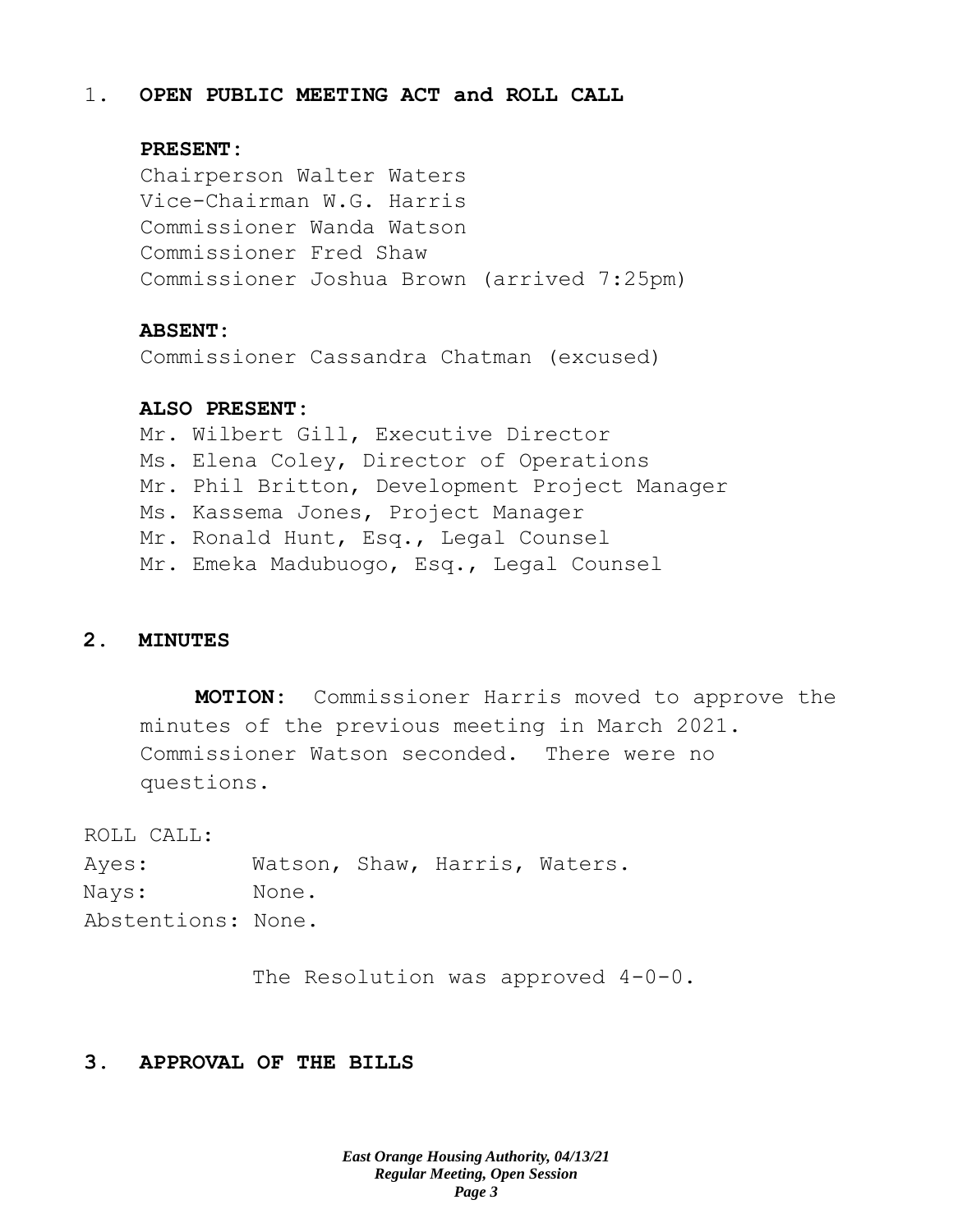**MOTION:** Commissioner Shaw moved to approve the payment of September bills. Commissioner Harris seconded. There were no questions.

ROLL CALL:

Ayes: Watson, Shaw, Harris, Waters. Nays: None. Abstentions: None.

The Resolution was approved 4-0-0.

#### **4. VISITORS**

None

#### **5. REPORTS**

**COMMITTEE REPORTS**

**REAL ESTATE DEVELOPMENT:** There was no report. **FINANCE:** There was no report. **BUILDINGS & GROUNDS:** There was no report. **BY-LAWS & PROCUREMENT:** There was no report. **PERSONNEL:** There was no report. **NON-PROFIT COMMITTEE:** There was no report. **EOHCDC BOARD OF DIRECTORS**: There was no report.

**LEGAL REPORT (Board Attorneys)**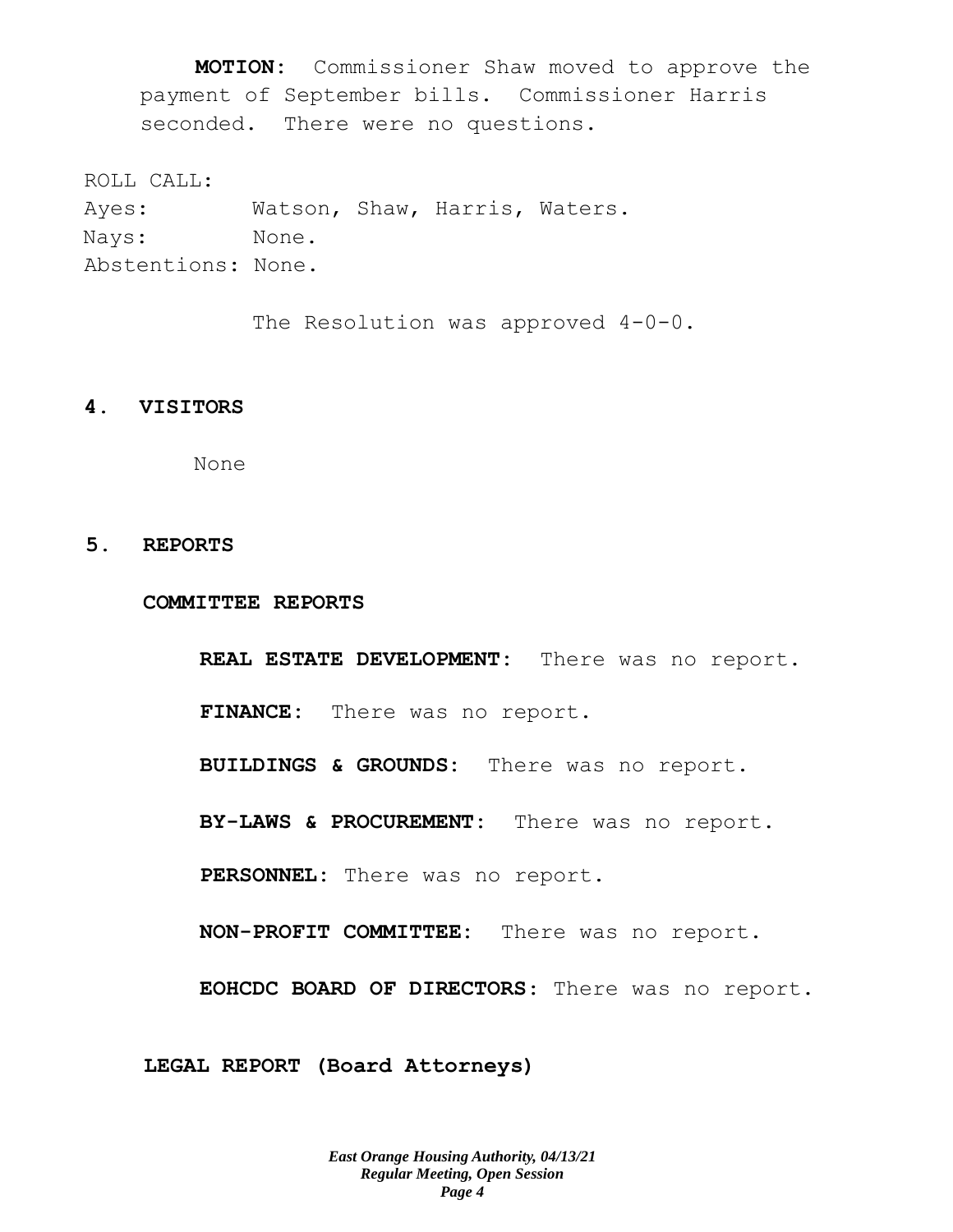There was no report.

## **EXECUTIVE DIRECTOR**

The report stood. Mr. Gill highlighted his report and answered questions from the Commissioners.

Mr. Britton highlighted his report regarding real estate development.

(Commissioner Brown joined the meeting at 7:25pm)

Ms. Middleton highlighted her report regarding Section 8.

Ms. Jones highlighted her report regarding public housing.

### **6. OLD BUSINESS**

There was no Old Business.

#### **7. NEW BUSINESS**

There was no New Business.

#### **8. RESOLUTIONS**

There were no Resolutions.

## **9. ADJOURNMENT**